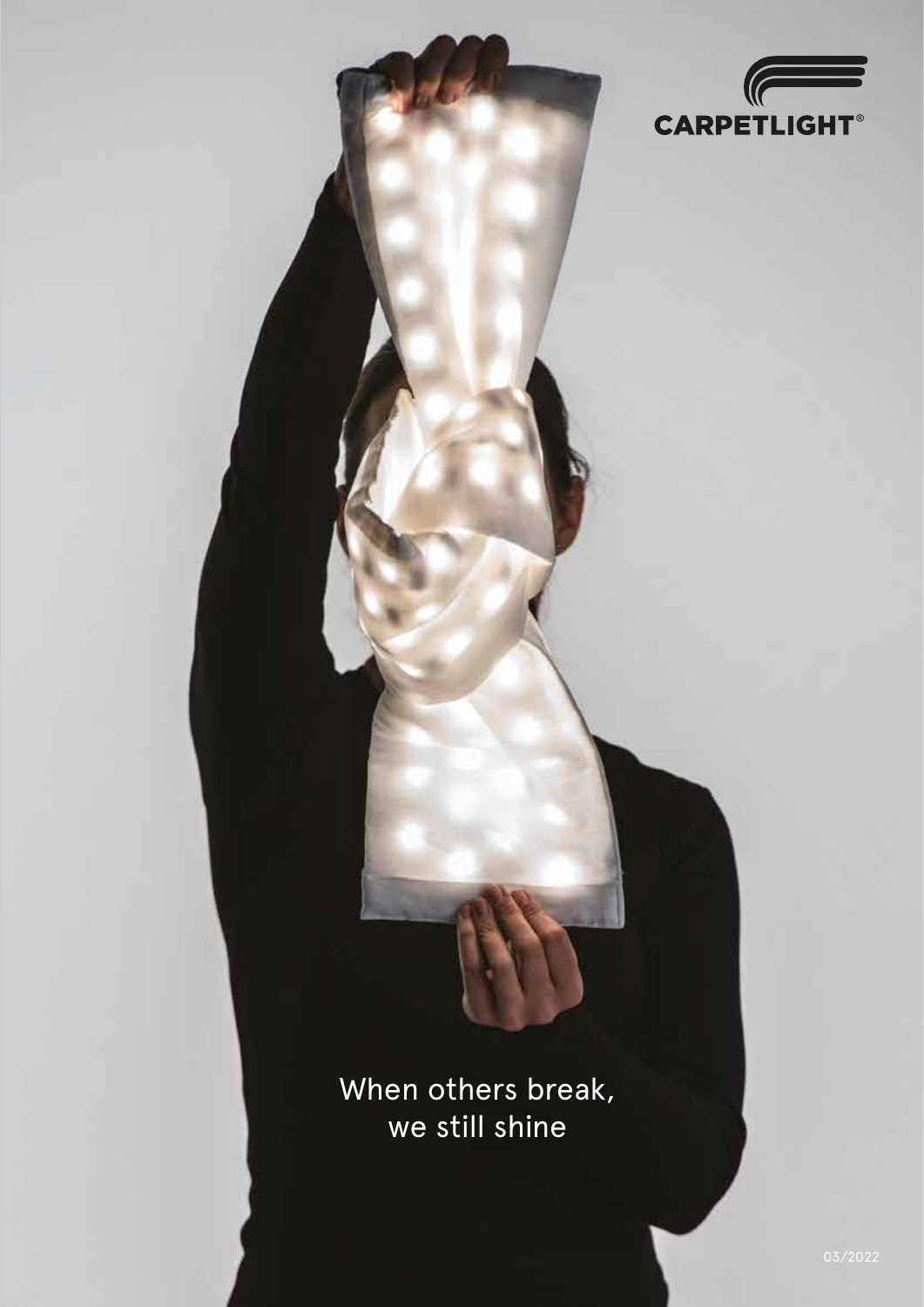



**"The flexibility and handling is incredible and makes hard-to-light-sets easy to be lit." Letter Solan Bazelli, Dop** 

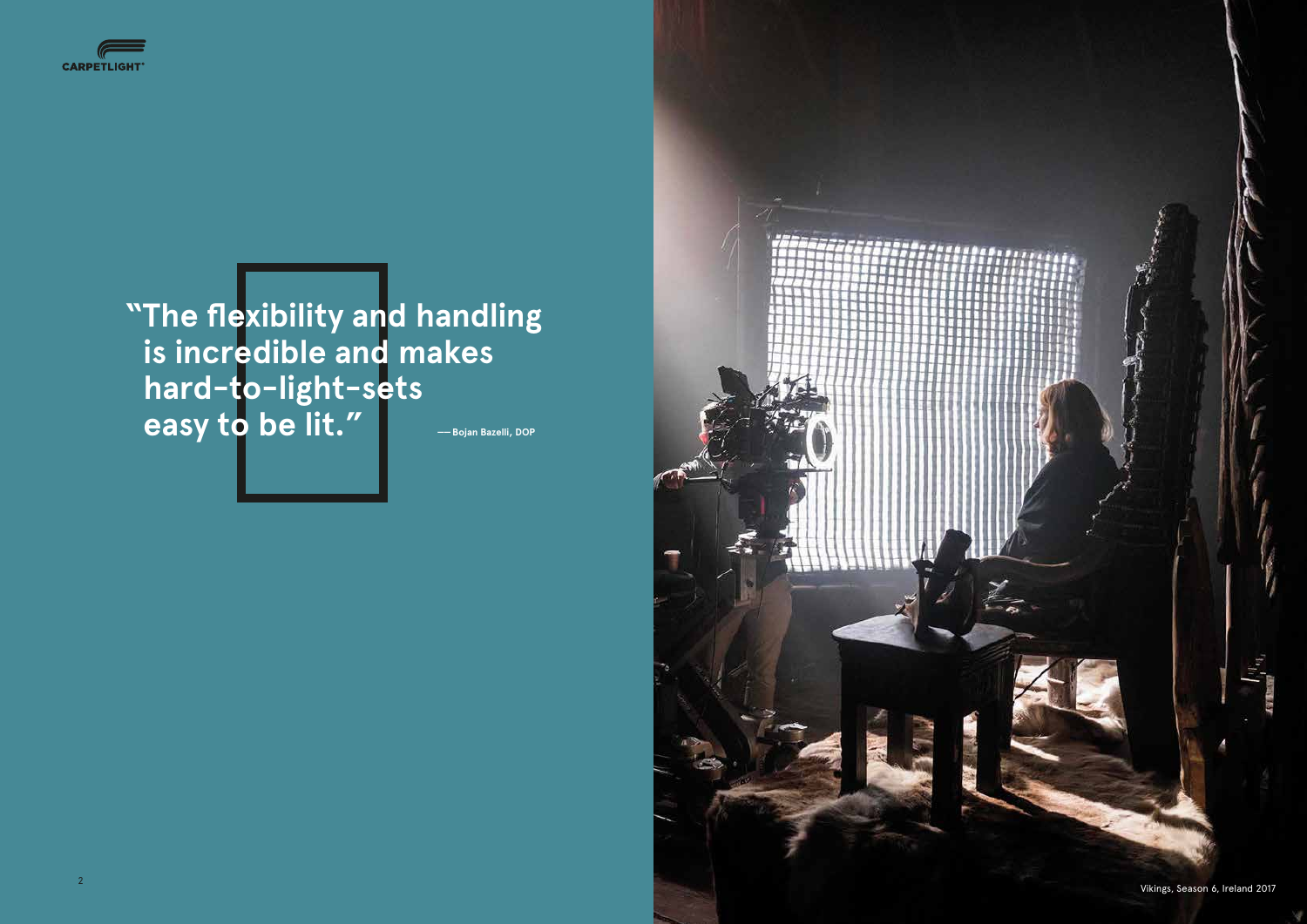Watu Wote, Student Academy Award Winner 2017





 **—— Ian Kincaid, Gaffer**

**CARPETLIGHT** is literally a "shining cloth" that is produced in various sizes and can be handled just like any other fabric. Our patented LED lighting solution uses

> $\checkmark$  unbreakable textile lightsource

 $\checkmark$  easy to set up and mount

 $\checkmark$  patented technology



conductive threads that cannot break. You can squeeze the lamps, fold them or even tie in a knot – they are virtually indestructible.

- $\checkmark$  lightweight  $\checkmark$  high-end quality
- $\sqrt{\frac{f}{f}}$  flexible

 $\sqrt{m}$ ade in Germany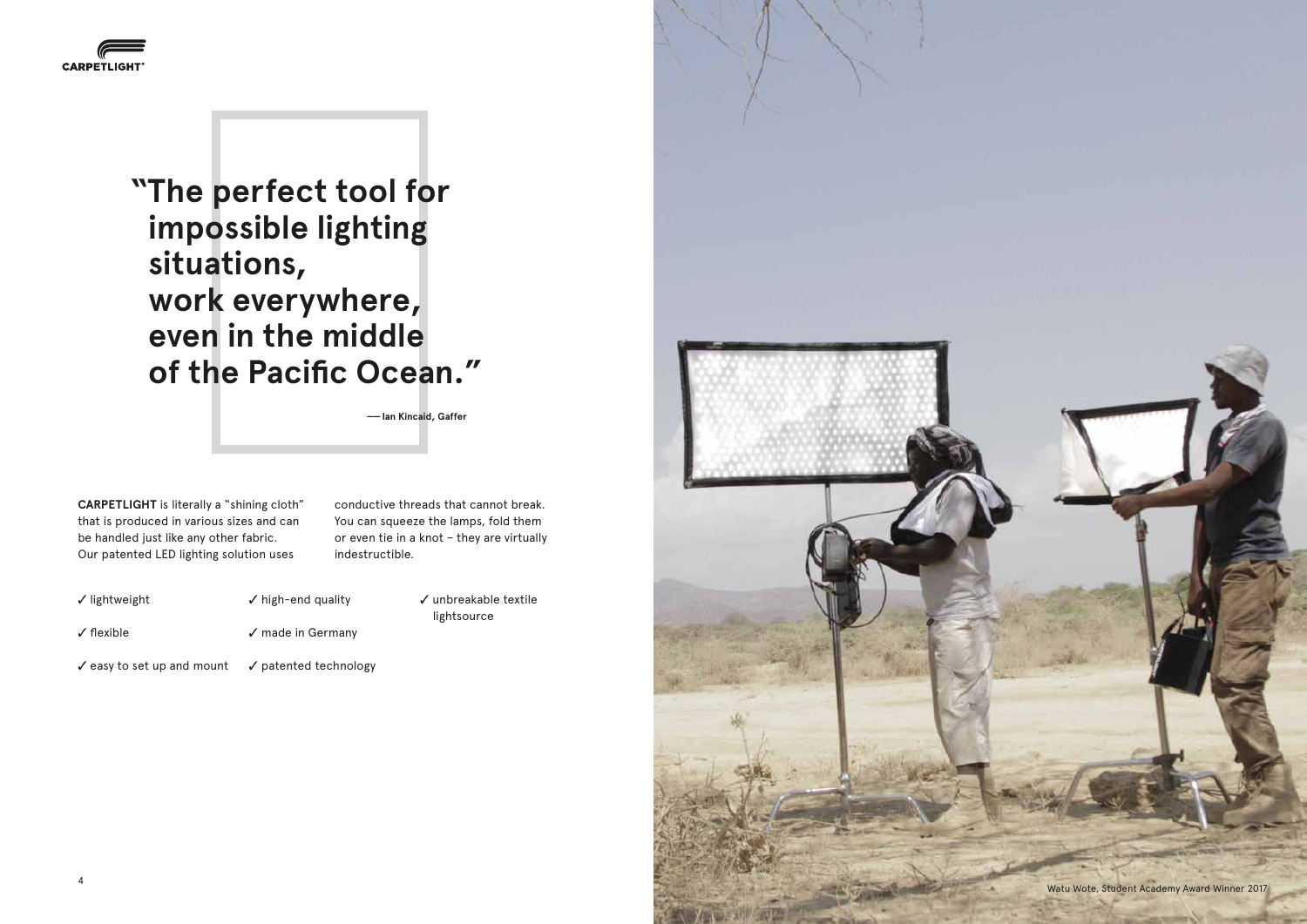by Ivo von Renner. Leica SL, 50 mm Summilux-SL 1:1,4/50 ASPH. f/1;4 and a 1/250 at ISO 200







**"Carpetlight is the most used lamp on our set. It´s lightweight, quick to build, very powerful and with good colors. We were using them in sunny exteriors as a fill light and for night exteriors as a key light."** 

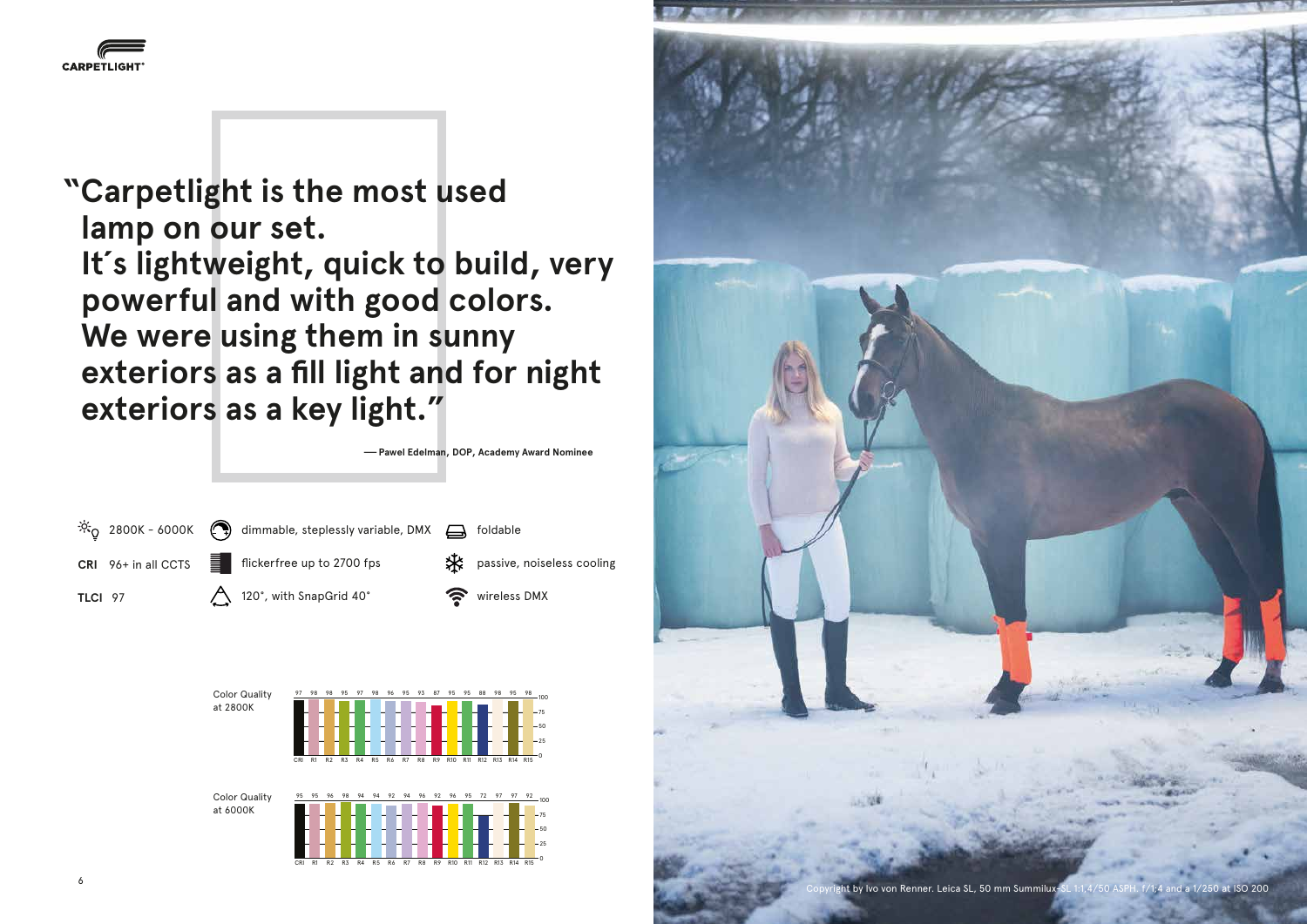

### **Carpetino**





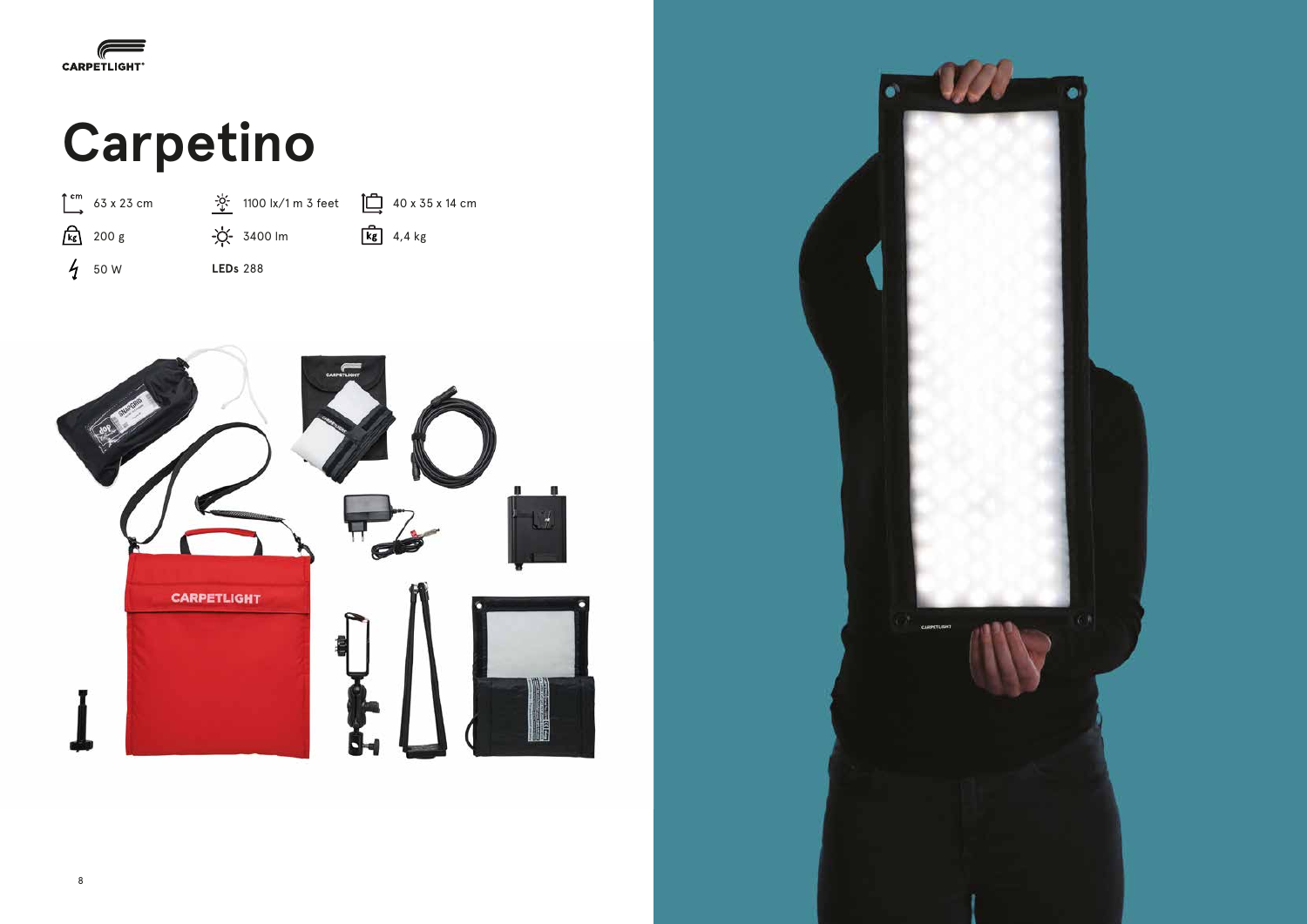





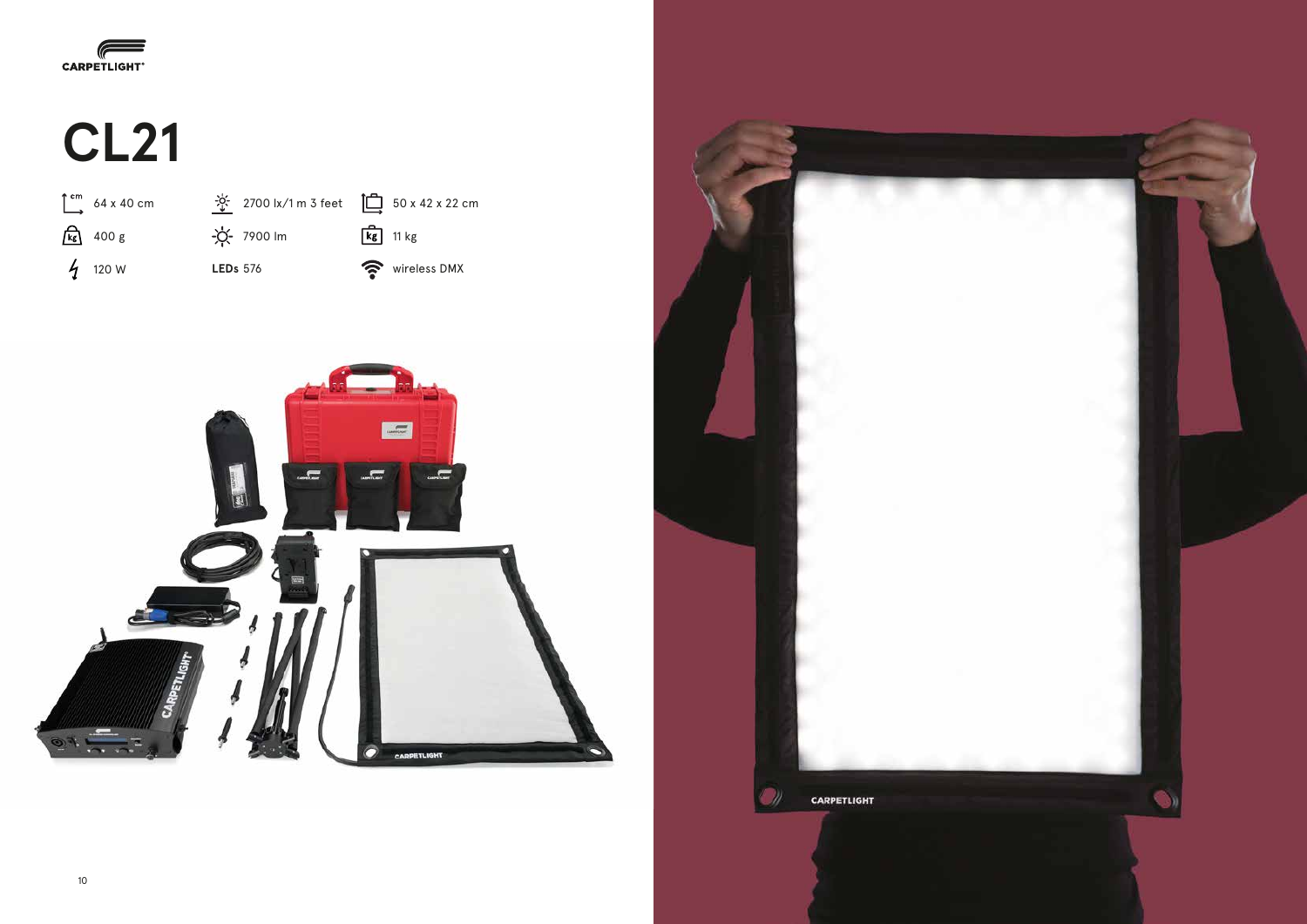





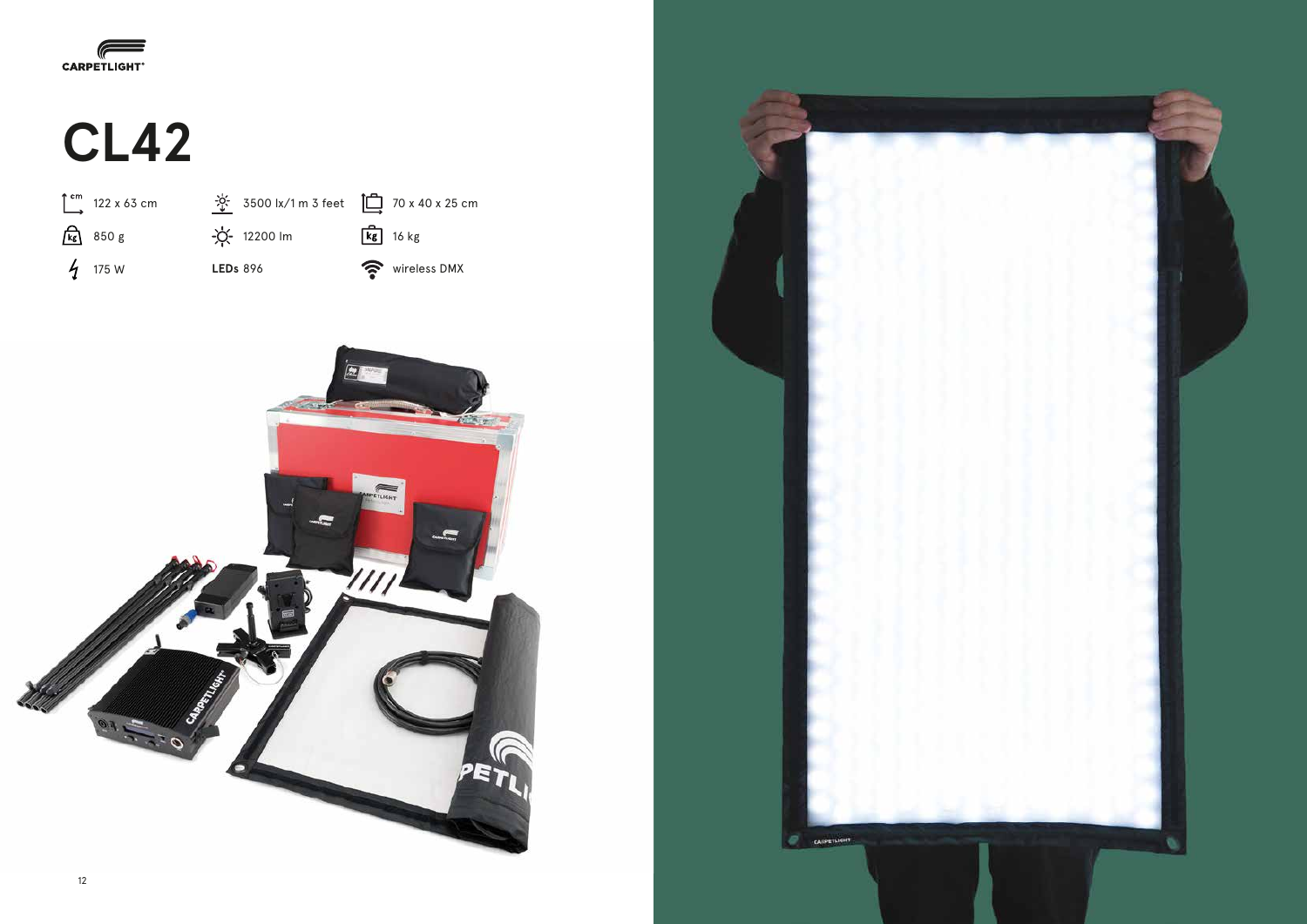





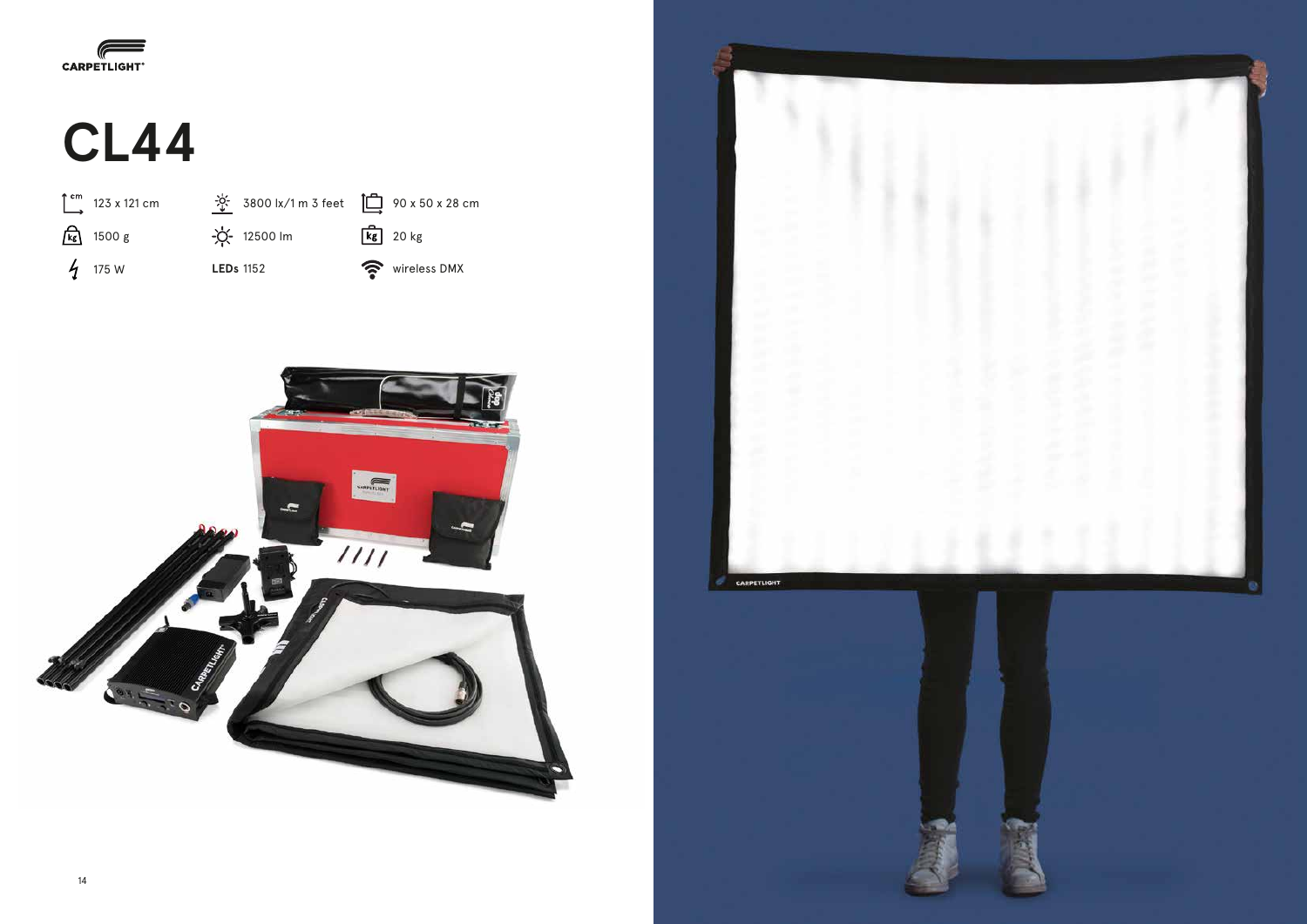







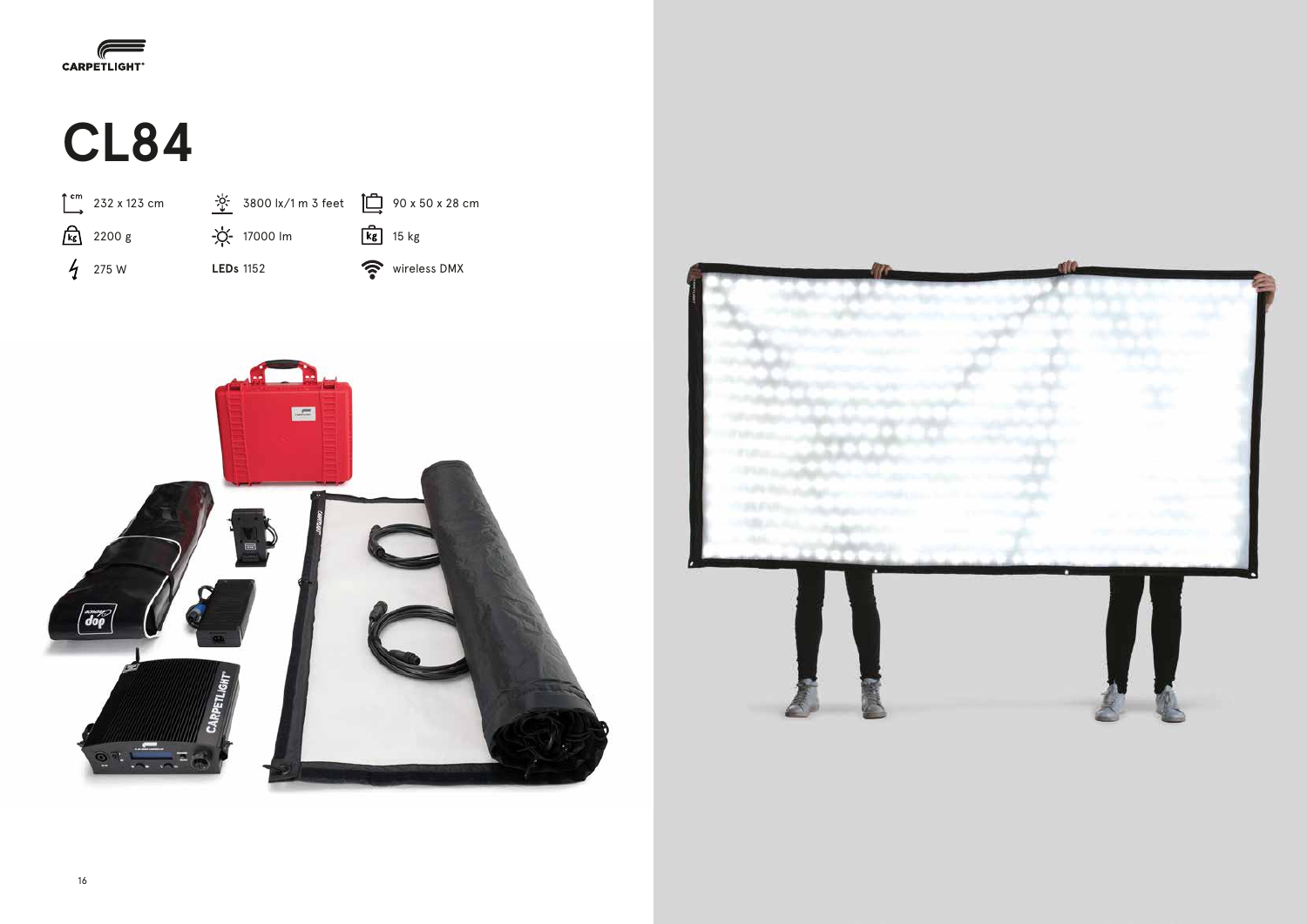

## **CL8X8**





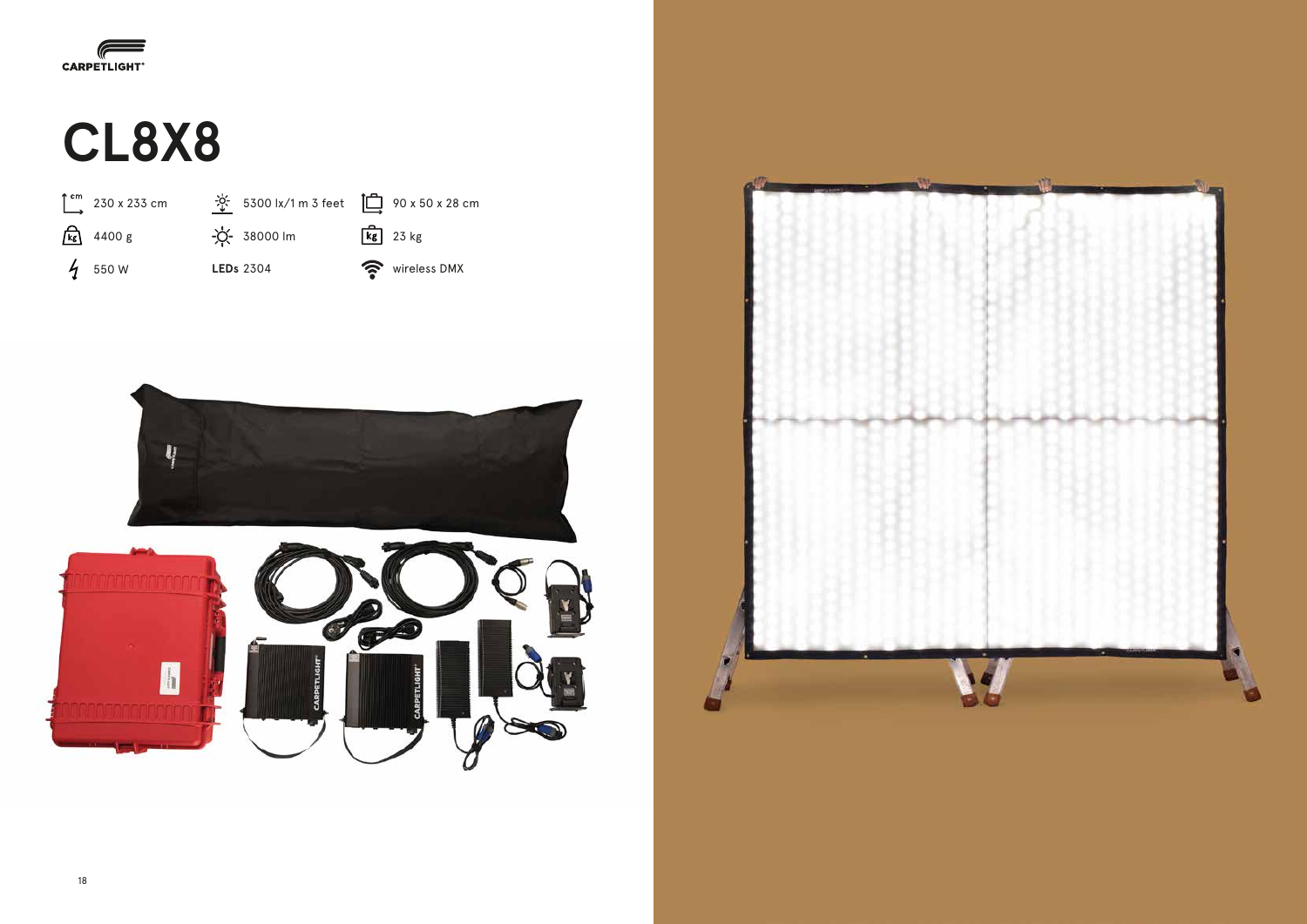CL42 with SnapGrid











- 
- CL-Lamphead Controller Carpetino Controller CL-Serie







Frame









|                           | Carpetino         | CL <sub>21</sub>  | <b>CL42</b>       | CL44              | <b>CL84</b>       | CL8X8       |
|---------------------------|-------------------|-------------------|-------------------|-------------------|-------------------|-------------|
| Lamphead, Controller      | $\bullet$ $\circ$ | $\bullet$ o       | $\bullet$ o       | $\bullet$ $\circ$ | $\bullet$ o       | $\bullet$ 0 |
| <b>Battery Adapter</b>    | $\bullet$ $\circ$ | $\bullet$ $\circ$ | $\bullet$ $\circ$ | $\bullet$ $\circ$ | $\bullet$ $\circ$ | $\bullet$ o |
| Soft Boxes                | $\bullet$         | $\bullet$         | $\bullet$         | $\bullet$         |                   |             |
| Case / Bag                | $\bullet$         | $\bullet$         | $\bullet$         | $\bullet$         | $\bullet$         |             |
| Frame                     | $\bullet$ $\circ$ | $\bullet$ $\circ$ | $\bullet$ $\circ$ | $\bullet$ $\circ$ |                   |             |
| SNAPGRID <sup>©</sup> 40° | $\bullet$         | $\bullet$         | $\bullet$         | $\bullet$         |                   |             |

• Premium Kit • Essential Kit

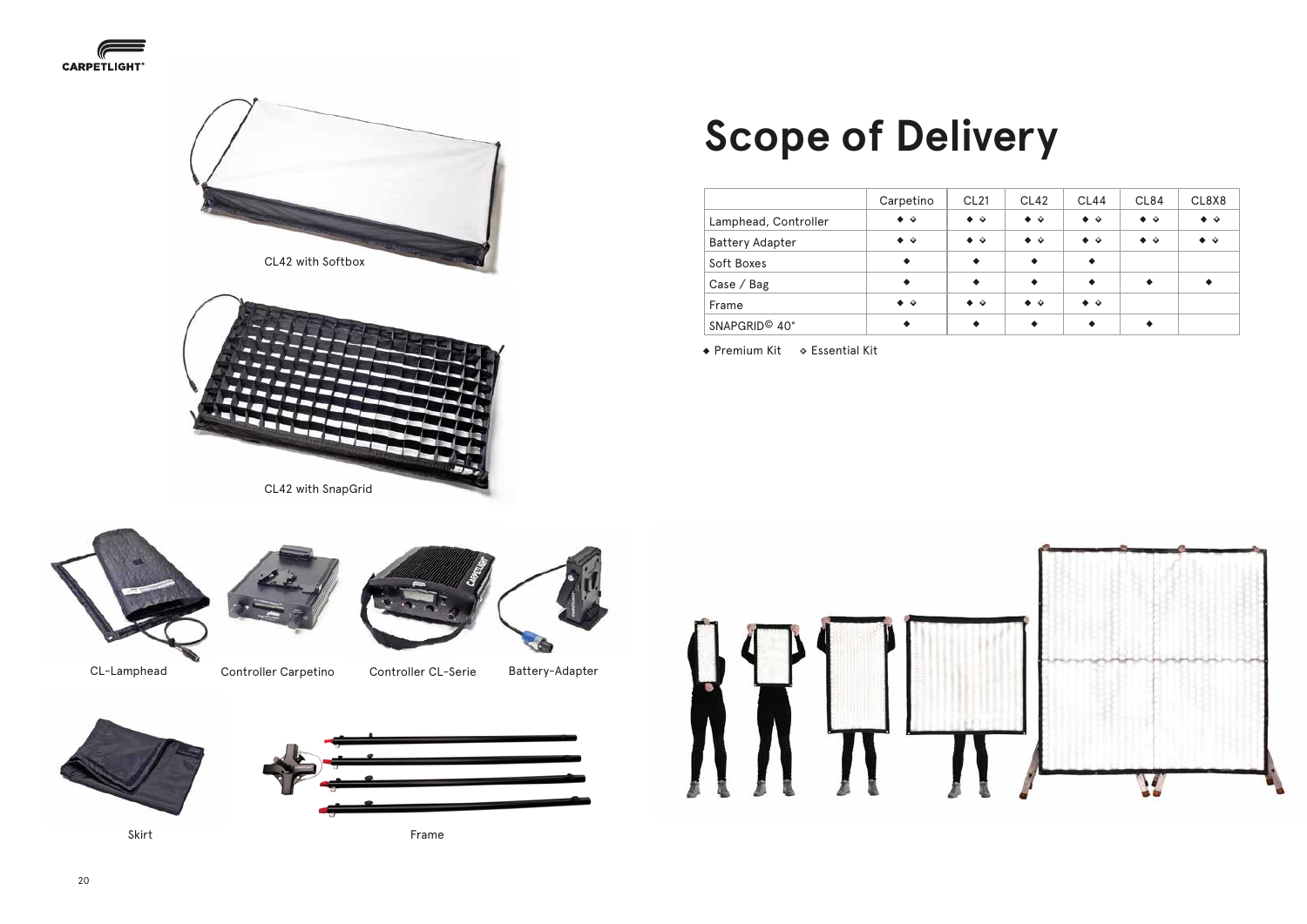Since three years happy customers worldwide are using **CARPETLIGHT**:



**"Versatility, light quality and every detail promotes itself to any pro user. We never had such a short return on investment."**

 **—— Jani Lehtinen,Gaffer and rental owner**

- used in thousands of productions worldwide
- over 70 rentals worldwide
- various corporate TV networks